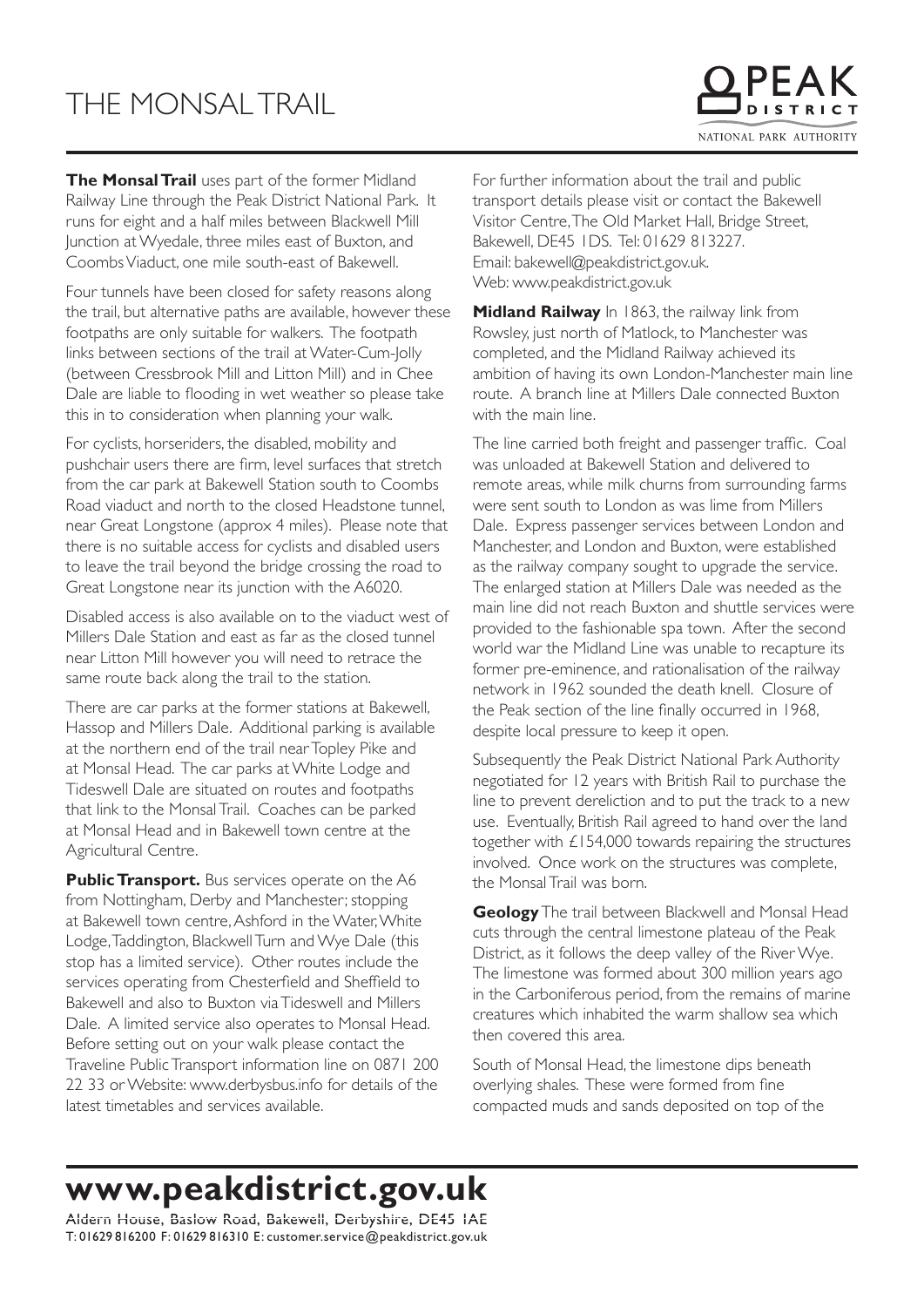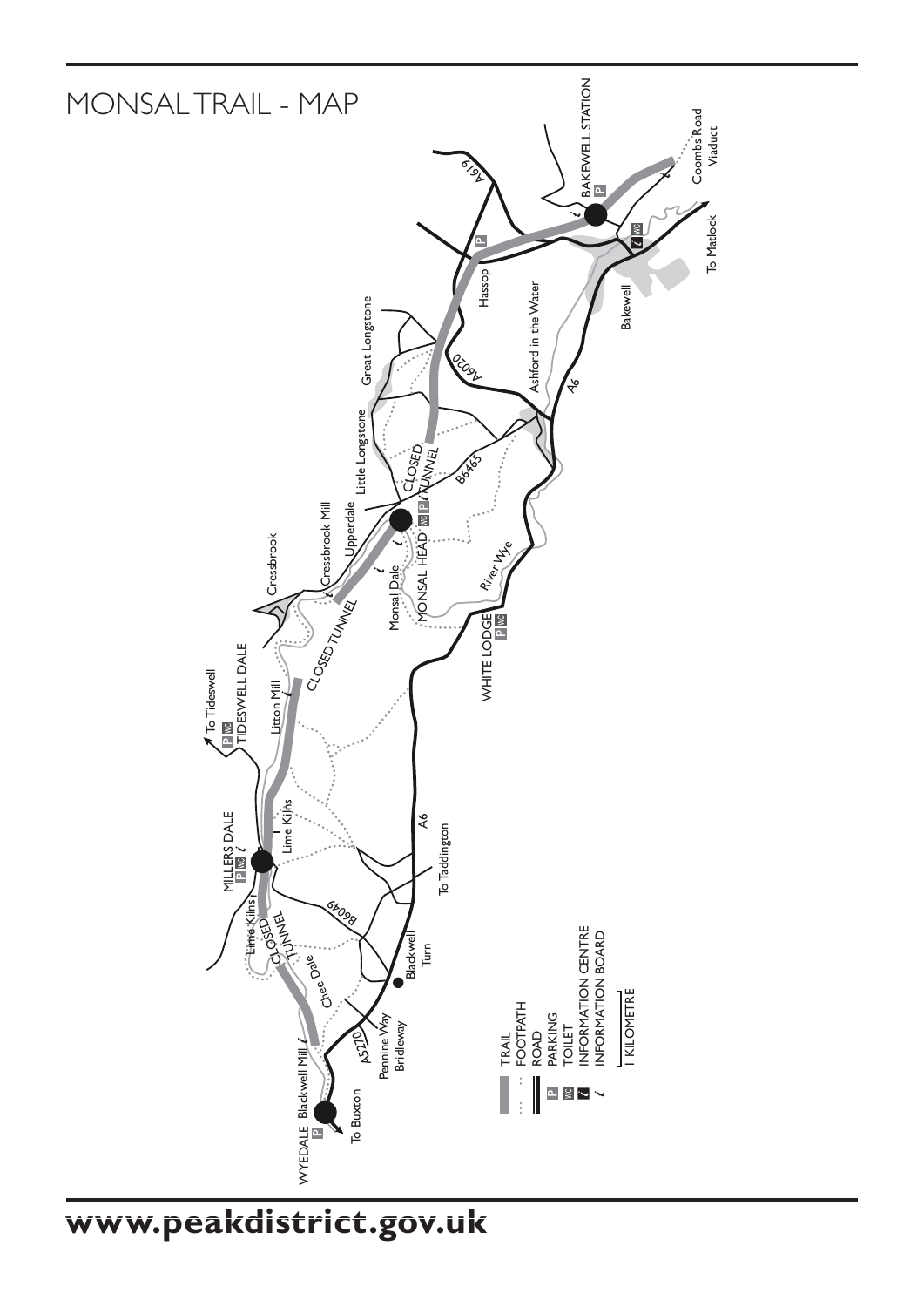limestone by rivers flowing into that early sea. The cap of shale, which once covered the whole of the limestone dome, now forms the basis of the gentler, more rounded landscape of the southerly portion of the trail.

**Monsal Viaduct,** now one of the most famous features of the trail and listed as being one of historic and architectural interest, was once the subject of much controversy. Its construction and the invasion of the Upper Wye Valley by the railway aroused strong opposition. Today, however, the embankments are covered in vegetation and the rawness of the cuttings has mellowed to merge into the landscape.

**Cressbrook Mill** was first opened as a cotton mill in 1783, powered by water from Cressbrook stream. It was built on the site of a small herb distillery by William Newton of Abney for Sir Richard Arkwright. The original building was destroyed by fire but a replacement was soon opened. This became known as "Old Mill". In 1812, construction work started on the large Georgian building that can be seen today "Big Mill", as it was known, at first used water from the River Wye to power its two large water wheels before steam turbines were introduced in 1890. Manufacturing ceased here in 1965.

Litton Mill was a large cotton spinning mill that first opened in 1782. It became notorious for the harsh treatment of child labourers by the owner, Ellis Needham. Many of the children, brought from London and other large cities, died young from the cruel treatment and were buried in the churchyards at Tideswell and Taddington.

**The Limekilns** to the east and west of Millers Dale Station are examples of commercial kilns built in the 19th and 20th centuries. Quicklime had long been produced in small kilns, mainly for agricultural use, but with the expansion of industry, especially the chemical industry, demand increased. Limestone from the quarries that opened adjacent to the railway and coal brought in by train were burnt to produce the quicklime. This in turn was taken out on the railway. The last kiln closed down in 1944.